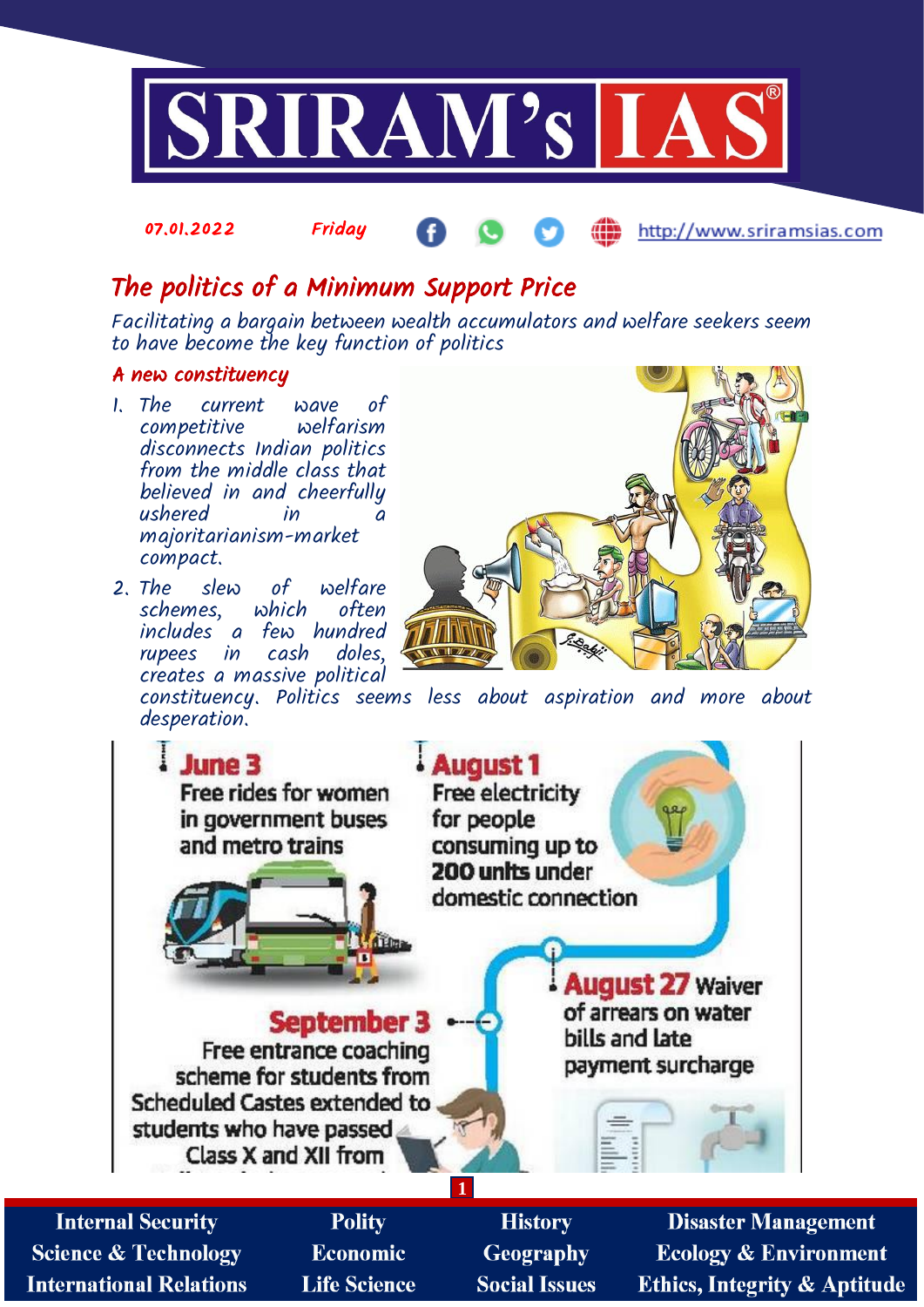

#### 07.01.2022 Friday http://www.sriramsias.com

# Fundamental Problems:

- 1. It is easy to blame individual leaders or natural disasters such as the COVID-19 pandemic for this knot. The mismanagement and the incompetence of individual leaders may aggravate it, but the fundamental puzzle is the friction between the dictates of democratic politics and market-driven development.
- 2. The divergence between the principles of market economy and imperatives of a democratic society is the core dilemma of liberalism. The entrenched liberal notion that market and democracy are integral to each other is being questioned by leaders of both.
- 3. For instance, in the United States, popular leader Bernie Sanders calls himself a 'democratic socialist', while Peter Thiel, one of its reigning capitalist moguls, fears that democracy will stall human progress and derail order.
- 4. The trajectory of technological and economic progress is making this divergence increasingly stark.

# A conflict arises

- 1. More than the question of inequality, the conflict between the political and economic orders arises out of the shrinking ability of the latter to fulfill the basic aspirations of the masses through market mechanisms.
- 2. The interests of the consumer and the investor conflict with those of the citizen and the labor, Robert Reich points out in Supercapitalism.
- 3. A politician facing the electorate has to create and protect jobs and build public amenities; incentives for job creation, if at all, are indirect and distant for the investor, who is ever looking for reducing the workforce or moving work to cheaper places and workers.
- 4. Politicians are trying to restrict the mobility of capital through measures such as global minimum tax, etc. Capitalism, meanwhile, is trying to escape the planet itself, and in the interim, to free itself from state authority through technological routes such as cryptocurrencies.

# 'Jobless growth' is accepted

1. As the composition of the economy shifts in favor of activities that require little labor, the same amount of growth creates fewer jobs. More than a decade ago, 'jobless growth' had become a talking point in Indian political debates.

| <b>Polity</b>       | <b>History</b>       | <b>Disaster Management</b>              |  |  |  |
|---------------------|----------------------|-----------------------------------------|--|--|--|
| <b>Economic</b>     | Geography            | <b>Ecology &amp; Environment</b>        |  |  |  |
| <b>Life Science</b> | <b>Social Issues</b> | <b>Ethics, Integrity &amp; Aptitude</b> |  |  |  |
|                     |                      |                                         |  |  |  |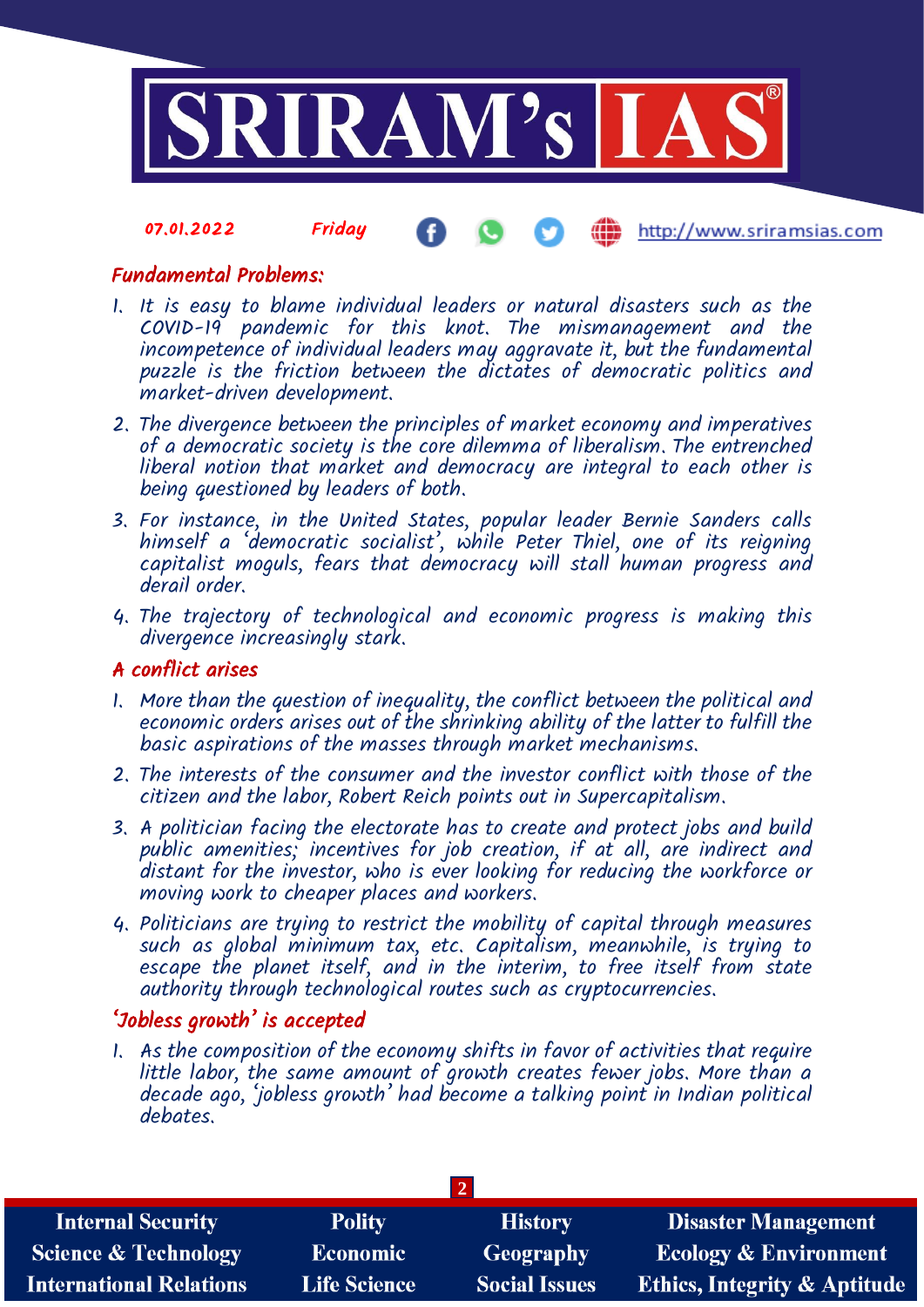

#### 07.01.2022 Friday http://www.sriramsias.com Œ

- 2. Nobody talks about it today not because the problem has been resolved but because everyone has accepted it as normal.
- 3. The downward trickle has become feeble. Politicians respond to this reality. For instance, a politician told a gathering in Uttarakhand that he would create lakhs of jobs once in power, but it could take time. "…in the interim, we will pay  $\overline{\tau}$ 5,000 to every unemployed person."
- 4. A universal basic income is an idea that is now being discussed globally. Barons such as Elon Musk and Bill Gates support a universal basic income for the entire population in the days to come.

# Welfarism, redistribution

- 1. This is turning the 'there is no free lunch' bombast (which politicians and business leaders mouthed in unison in the early 1990s) on its head. Subsidies were then rolled back, and people were asked to compete for sustenance and success.
- 2. Pushed to the wall, they revolted and voted out government after government. Welfarism returned, and how.
- 3. Not only that, the Mahatma Gandhi Employment Guarantee Act  $-$  a rural employment scheme that provides 100 days of employment/jobs a year at a minimum wage to anyone who asks for it  $-$  survived, and grew by four times between 2014 and now.
- 4. It was ridiculed as a monument to the failure of the predecessor regime but today, it is the lifeline of the current regime, alongside add-ons such as free cooking gas and cash incentives to farmers.
- 5. Welfarism is secular all parties are looking for new opportunities for compassion signaling. In Kerala, the free ration kit, last Onam, came with a sweet and vermicelli among its items. In other places, free laptops, bicycles and smartphones seem to be a part of the welfare mix.
- 6. Redistribution has become critical for the survival of democratic politics everywhere — the United States or India.

#### More generosity now

- 1. Welfare schemes have created significant development outcomes in the long and short term, as experience from the many Indian States over the decade's shows. They were seen as the deepening of democracy.
- 2. When welfare is weaponized to mute substantive political questions, its impact on democracy is less reassuring. The current generation of welfare

| <b>Internal Security</b>        | <b>Polity</b>       | <b>History</b>       | <b>Disaster Management</b>              |  |  |
|---------------------------------|---------------------|----------------------|-----------------------------------------|--|--|
| <b>Science &amp; Technology</b> | <b>Economic</b>     | Geography            | <b>Ecology &amp; Environment</b>        |  |  |
| <b>International Relations</b>  | <b>Life Science</b> | <b>Social Issues</b> | <b>Ethics, Integrity &amp; Aptitude</b> |  |  |